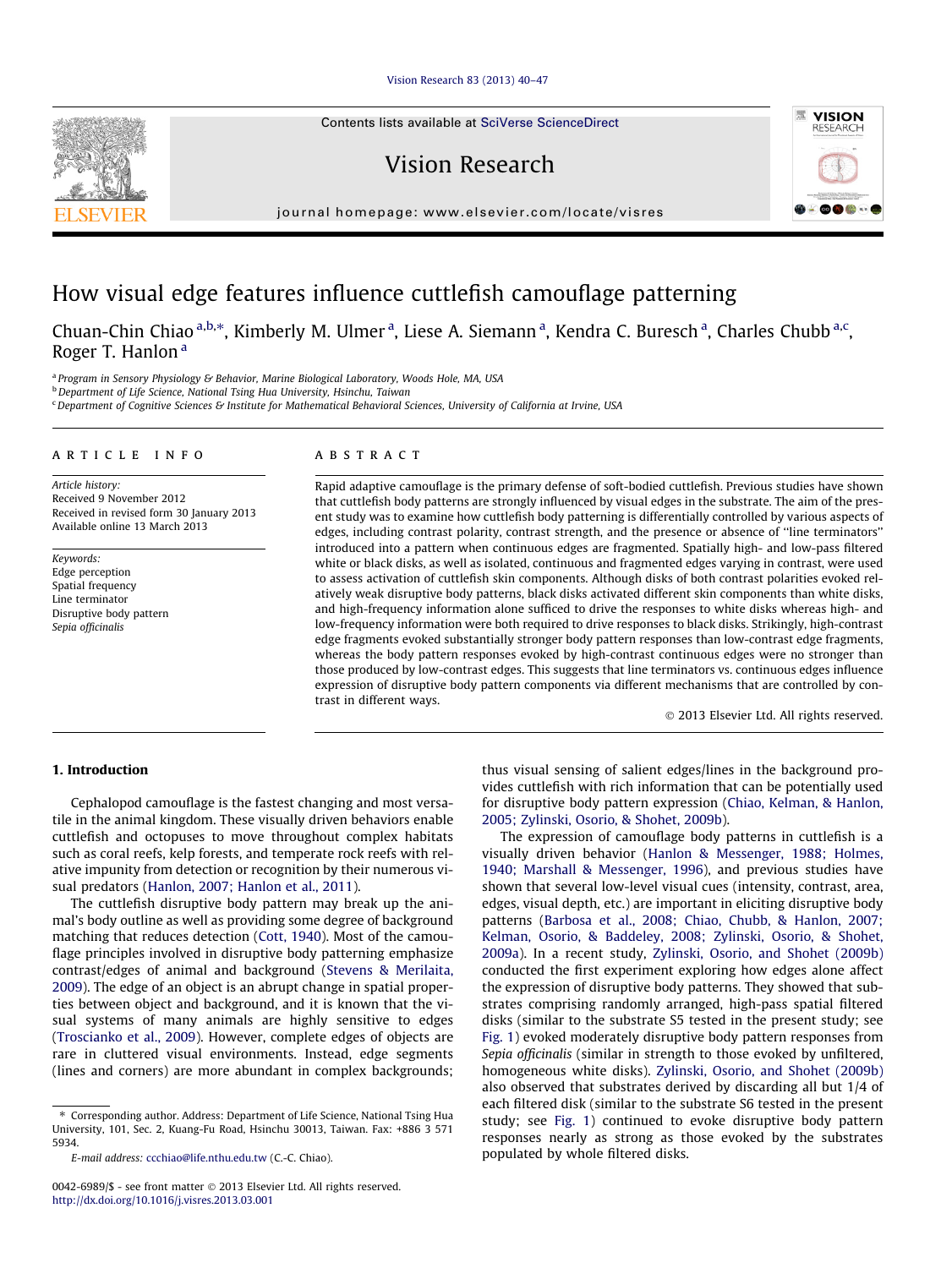<span id="page-1-0"></span>

Fig. 1. Thirteen substrates used in the present study. A gray field populated with randomly placed white disks (S1) or black disks (S7) was filtered into low and high spatial frequency bands to produce blurred disks (S2 and S8) and low-contrast full-edge-rings (S3 and S9). Low-contrast, quarter-edge-rings (S4 and S10) were produced by erasing a random 270 deg arc from each low-contrast full-edge-ring. High-contrast versions of these edge substrates were generated by maximizing the overall contrast (S5–S6 and S11–S12). Substrates S1–S6 are positive contrast polarity, S7–S12 are negative polarity, and S13 is black-white checkerboard.

Much of the motivation for the present study was to pursue the interesting leads in [Zylinski, Osorio, and Shohet \(2009b\),](#page-7-0) partly because we noted the importance of edges in our previous work ([Chi](#page-7-0)[ao, Kelman, & Hanlon, 2005](#page-7-0)). Here we broadened the scope of the study to include additional substrate combinations and image analysis methods that allow us to quantify the activation of individual skin components. Specifically, we tested three hypotheses in the present study: (1) Cuttlefish respond to positive and negative contrast of objects (white and black disks on gray backgrounds, respectively) differently; (2) Contrast of edges is important for cuttlefish to modulate their disruptive body pattern response; and (3) Cuttlefish's sensitivity to lines and corners is different from continuous edges. By testing animals on carefully designed substrates (Fig. 1) and analyzing their corresponding responses, these experiments provide further insights into the mechanisms by which edges, edge-fragments, contrast energy, and contrast polarity control disruptive body patterns in cuttlefish.

### 2. Materials and methods

### 2.1. Animals and experimental setup

European cuttlefish (S. officinalis) were hatched, reared and maintained in the MBL Marine Resources Center (Woods Hole, MA, USA). Ten cuttlefish (mean ML = 5.57 cm) were used in this study. To provide a stable visual environment and minimize stress to the animals, the experimental trials were conducted inside a tent made of black plastic sheeting. Each animal was placed inside a 25 cm arena within a circular tank (50 cm diameter, 15 cm height) equipped with flow-through seawater, where various computer-generated artificial substrates (laminated to be waterproof) were presented on both the floor and wall. A circular 40 W fluorescent light source (Phillips CoolWhite, Andover, MA, USA) was placed directly above the arena to reduce the presence of shadows. Once the animal had acclimated (i.e. ceased swimming and hovering movements, and expressed a stable body pattern), a still image was taken remotely using a digital camera (Nikon Coolpix 5400, Melville, NY, USA) mounted 60 cm above the arena and connected to an LCD monitor located outside of the tent area so that the animal's movements could be observed without disturbing it.

# 2.2. Substrates

Thirteen artificial substrates were designed to examine the interactions of several key visual features of background objects (contrast polarity, contrast energy, edges, and edge-fragments) on disruptive body pattern expression (Fig. 1). A mid-gray uniform background with randomly placed white disks (S1) was filtered into low and high spatial frequency bands to produce blurred white disks (S2) and low-contrast full-edge-rings (S3). Note that the amplitudes of S2 and S3 have been adjusted so that their sum is precisely equal to S1; in addition, the filtering used to produce S2 and S3 ensures that the summed contrast energy of S2 and S3 is equal to the contrast energy of S1 itself. Low-contrast, quarter-edge-rings (S4) were produced by erasing a random 270 deg arc from each low-contrast fulledge-ring in S3. Substrates S5 and S6 were high-contrast versions of substrates S3 and S4. Substrates S7–S12 (negative contrast polarity) were analogous to substrates S1–S6 (positive contrast polarity) except that the initial disks in S7 were black instead of white. Substrate S13 was a high-contrast black–white checkerboard and served as a control as it has in many of our past experiments. Both the diskand check-sizes on these substrates were selected to be approximately equal in area to the average area of our animals' white square skin component.

### 2.3. Quantification of the strength of disruptive body patterns

We have developed an automated method to quantify the activation of five light and five dark skin components [\(Chiao et al.,](#page-7-0) [2009](#page-7-0)) used to generate disruptive body patterns described previously in S. officinalis ([Hanlon & Messenger, 1988\)](#page-7-0). In addition, we also derived a new set of statistics reflecting the activation of dark skin components on the head/arm of cuttlefish that have not been characterized previously. These statistics are ''dark head,'' ''dark arm tip," and the "third paired mantle spots" (see [Fig. 2](#page-2-0) for details). In brief, to perform this component analysis, each animal image was first cut out from the background on which it appeared and warped to conform in size and shape to a standard cuttlefish template. Then five intensity traces (one medial and four transverse traces) were extracted from the image. The fluctuation in image intensity along these traces was used to estimate the activation strengths of all light and dark components. The summary statistic (or, the disruptive score) was derived by adding the activations of five light and five dark disruptive components previously described in S. officinalis ([Hanlon & Messenger, 1988](#page-7-0)).

# 3. Results

A glance at [Fig. 3](#page-2-0) reveals first that the skin components most strongly activated by experimental substrates S1 through S12 are the white square and the white head bar. However, those responses are variable, and few if any of them are maximal in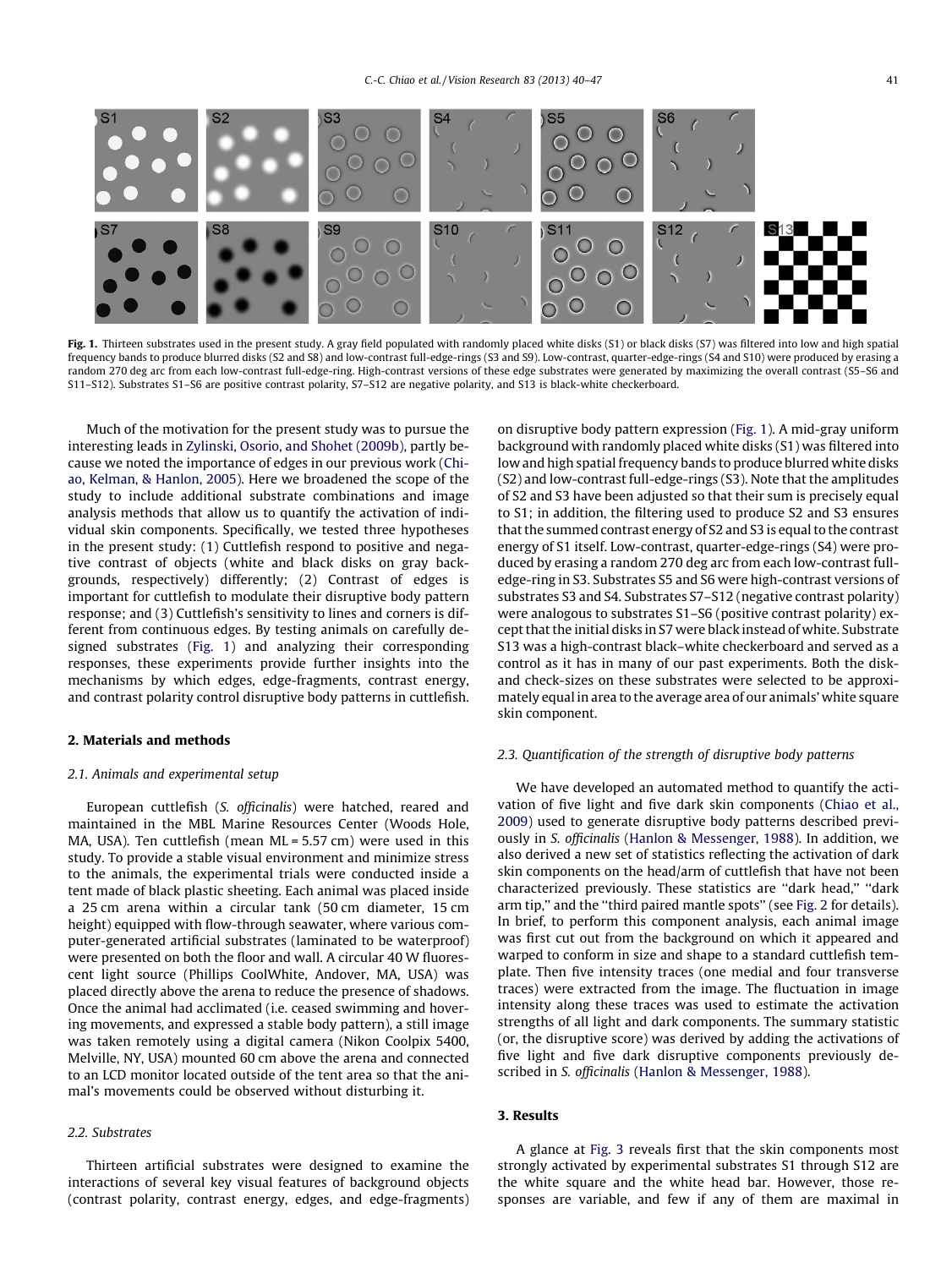<span id="page-2-0"></span>

Fig. 2. Activation of 3 dark skin components on the head/arm of cuttlefish (Dark Head, Dark Arm Tip, and the 3rd Paired Mantle Spots) that have not been quantified previously [\(Chiao et al., 2009\)](#page-7-0). (A) Dark Head (DH) is the mean intensity of the head/arm region. (B) Dark Arm Tip (DAT) is derived from the intensity trace of the medial line. We sample image intensities along the three red lines and take the average of the three traces. (C) The 3rd Paired Mantle Spots (PMS) is calculated by averaging activations derived from the intensity trace of a line that runs horizontally across the region of the 3rd paired mantle spots. (For interpretation of the references to color in this figure legend, the reader is referred to the web version of this article.)



Fig. 3. Cuttlefish responses to 13 substrates (S1-S13 in [Fig. 1](#page-1-0)) in the present study. Body patterns of all 10 animals were recorded immediately after a long acclimation time.

strength (to see this, note that the activations of these two skin components evoked by the control checkerboard substrate S13 tend to be substantially stronger than those evoked by the experimental substrates). Our overall strategy was to analyze how the variations in activation strength of these two skin components are controlled by the features of experimental substrates S1–S12. We observe in passing that our results [\(Fig. 4\)](#page-3-0) seem to depart from earlier findings of [Zylinski, Osorio, and Shohet \(2009b\)](#page-7-0) who reported that cuttlefish skin component activations evoked by substrates similar to S1 and S5 were much stronger.

# 3.1. Positive and negative contrast polarities activate different disruptive skin components

Although it has been known that light objects on dark backgrounds are effective in evoking disruptive body patterns in cuttlefish ([Chiao & Hanlon, 2001a, 2001b](#page-7-0)), whether dark objects on light backgrounds are also effective in modulating body patterning is less studied ([Mäthger et al., 2007](#page-7-0)). While overall disruptive body

pattern expression and major light/dark skin component activations of cuttlefish on S1 and S7 were both weak ([Fig. 4](#page-3-0)A), close examination of all animal responses revealed that animals showed more dark components on S7 than on S1, particularly in the head/ arm region and the third paired mantle spots (Fig. 3). To quantify these responses, we developed a new set of statistics to capture these differences (Fig. 2): the ''dark head'', ''dark arm tip'', and ''third paired mantle spots'' statistics. Cuttlefish tend to express stronger dark head, dark arm tip, and third paired mantle spots on S7 than on S1 [\(Fig. 5\)](#page-3-0). However, paired samples t-tests only partially confirm these observations. Dark head activation was higher on S7 than on S1, but not significantly so  $(t = 2.248, df = 9,$  $p = 0.051$ , two-tailed); however, note that because activations are quantified based on deviations from the mean intensity of the animal, dark components on a dark animal have much lower activation strengths than a similarly dark head on a light animal. Dark arm tip activation was significantly higher on S7 than on S1  $(t = 2.568, df = 9, p = 0.030, two-tailed)$ . Finally, the third paired mantle spots activation was also higher on S7 than on S1, but this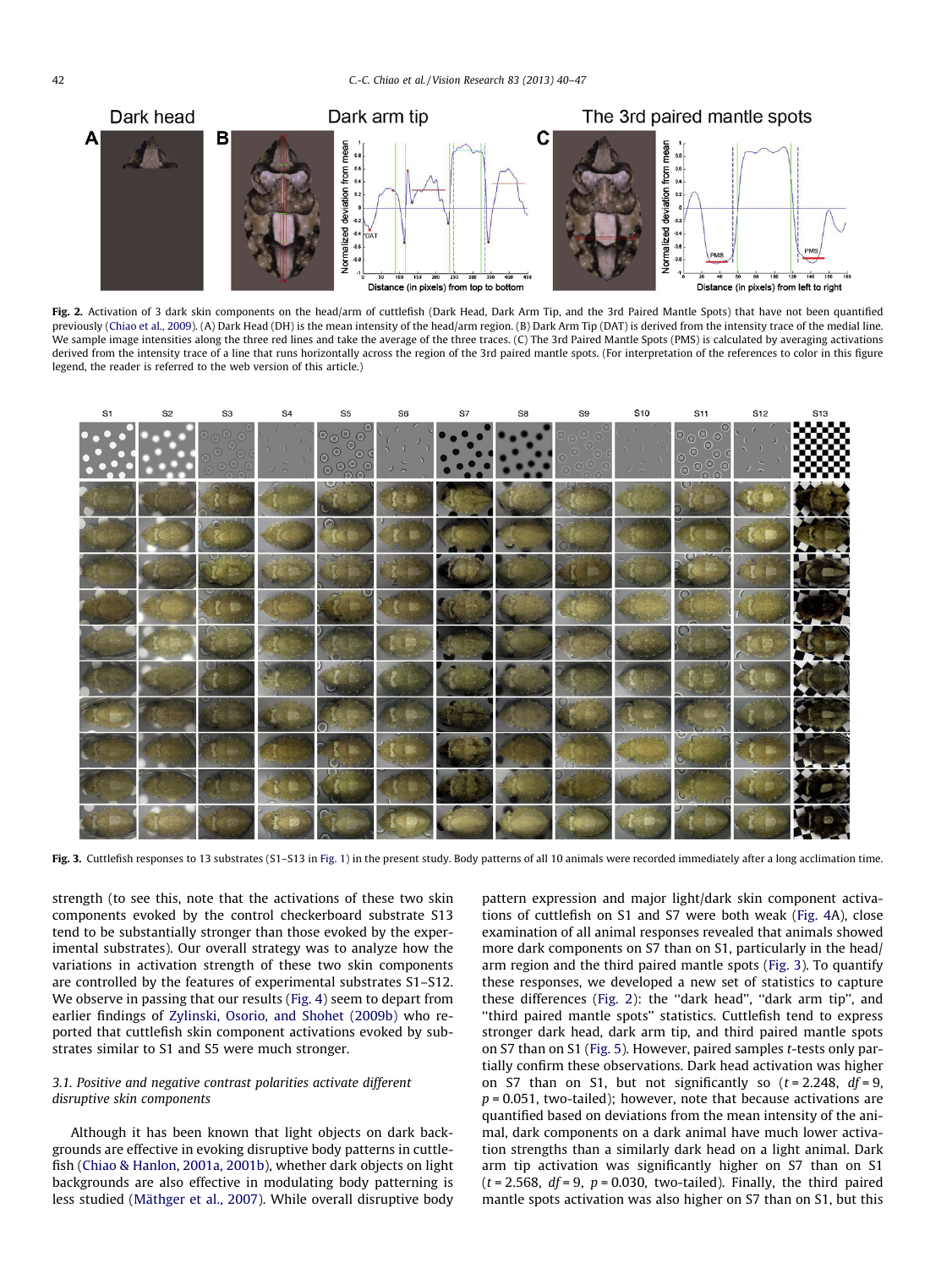<span id="page-3-0"></span>

Fig. 4. Average total disruptive scores and individual disruptive skin component activations of 10 cuttlefish in response to 13 substrates. Disks of both contrast polarities evoked moderately disruptive patterns, but high-frequency information alone drove responding to white disks whereas high- and low-frequency information were both required to drive responding to black disks. Strikingly, high-contrast quarter-edge-rings evoked much more strongly disruptive responses than low-contrast quarter-edgerings; by comparison, high- and low-contrast full-edge-rings evoked similar responses. WS, white square; WHB, white head bar. Error bars are SEM.



Fig. 5. Average dark skin component activations of 10 cuttlefish in response to substrates of different contrast polarity (S1-S3 vs. S7-S9). Cuttlefish pattern responses to white vs. black disks (S1 vs. S7) used different skin components. DH, dark head; DAT, dark arm tip; PMS, 3rd paired mantle spots. Error bars are SEM.

difference did not reach statistical significance  $(t = 2.144, df = 9,$  $p = 0.061$ , two-tailed). On the other hand, cuttlefish showed more light components on S1 than on S7 ([Fig. 3\)](#page-2-0). In particular, white square activation was significantly higher on S1 than on S7  $(t = 2.531, df = 9, p = 0.032, two-tailed);$  white head bar activation was also higher on S1 than on S7 but not significantly so  $(t = 2.104, df = 9, p = 0.065, two-tailed).$  Taken together, these results suggest that different skin components are activated by a substrate populated by mostly dark vs. light objects.

Note that substrate patterns S1 and S7 are photographic negatives of each other and therefore have identical Fourier energy spectra (excluding the 0-frequency ''dc'' Fourier component that reflects the mean reflectance of the substrate). Thus, the fact that cuttlefish produced significantly different patterns in response to white- vs. black-disk substrates underscores an observation made previously by [Kelman et al. \(2007\)](#page-7-0) that patterning responses are sensitive not merely to the energy spectrum of the substrate, but also to the phase spectrum. A more surprising difference along these same lines is seen by comparing the white square activation evoked by the high-pass filtered white disks (S3) vs. the high-pass filtered black disks (S9). These two substrates are also photographic negatives of each other, and they have equal mean reflectance. They thus have identical Fourier energy spectra. It appears that the high-pass filtered white disks (S3) evoke stronger white square activation than the high-pass filtered black disks (S9) (Fig. 4B); however, this difference fails to achieve statistical significance  $(t = 2.171, df = 9, p = 0.058, two-tailed).$ 

Considering the Fourier energy spectra of these substrates, the energy of S1 is the sum of those of S2 and S3. Thus, if Fourier energy were the critical factor in determining response strength, S1 should always produce activation at least as strong as either S2 or S3. However, significantly stronger overall pattern expression was evoked by S3 than S1 ( $t = 2.815$ ,  $df = 9$ ,  $p = 0.020$ , two-tailed); in addition, significantly stronger white head bar activation was evoked by S3 than S1 ( $t = 2.877$ ,  $df = 9$ ,  $p = 0.018$ , two-tailed). Although white square activation was also generally stronger on S3 than on S1, this difference was not statistically significant  $(t = 1.621, df = 9, p = 0.139, two-tailed)$ . This confirms previous findings that edge information alone is sufficient to elicit disruptive body patterns in cuttlefish ([Zylinski, Osorio, & Shohet,](#page-7-0) [2009b](#page-7-0)) and shows moreover that decreasing the amplitudes of the low-frequency Fourier components in the substrate actually increases the activation strength of both the overall disruptiveness and the white head bar.

The trend is different when we consider the negative polarities. Note that S7 is literally the sum of S8 and S9, and S7 produced significantly higher overall pattern expression than S8 by itself  $(t = 2.908, df = 9, p = 0.017, two-tailed), though not S9 by itself$  $(t = 1.942, df = 9, p = 0.084, two-tailed).$  This is seen most clearly in Fig. 5, which shows that the dark heads, dark arm tips, and third paired mantle spots of the cuttlefish were significantly more strongly activated on S7 than on S8 (DH:  $t = 2.640$ ,  $df = 9$ ,  $p = 0.027$ , two-tailed; DAT:  $t = 2.928$ ,  $df = 9$ ,  $p = 0.017$ , two-tailed; PMS:  $t = 3.234$ ,  $df = 9$ ,  $p = 0.010$ , two-tailed) or on S9 (DH:  $t = 2.976$ ,  $df = 9$ ,  $p = 0.016$ , two-tailed; DAT:  $t = 2.830$ ,  $df = 9$ ,  $p = 0.020$ , two-tailed) except for the PMS  $(t = 1.740, df = 9,$  $p = 0.116$ , two-tailed). Thus, in comparison to the case of the positive polarity disks, the high- and low-frequency information in S8 and S9 combine (in S7) to increase responding above that produced by either substrate alone.

Taken together, these results show that variations in positive vs. negative contrast play markedly different roles in determining activations of skin components for disruptive pattern response. Apparently, negative polarities tend to activate dark skin components whereas positive polarities tend to activate light skin components. Moreover, in substrate elements of positive contrast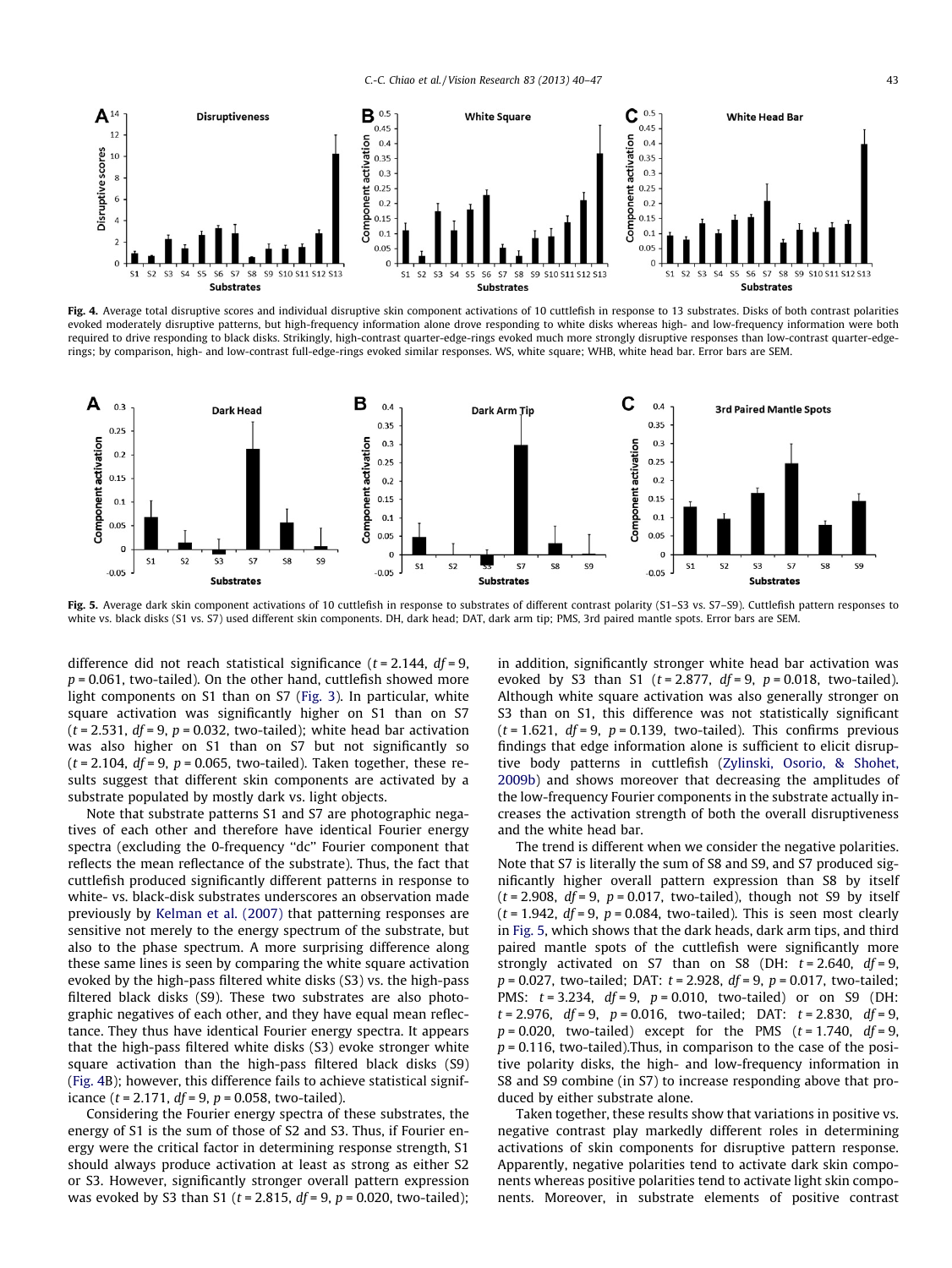<span id="page-4-0"></span>polarity, high spatial frequencies operate strongly to activate light skin components while low spatial frequencies suppress such activation. By contrast, in substrate elements of negative contrast polarity, both high and low spatial frequencies seem to promote the activation of dark skin components.

# 3.2. Full high-pass filtered rings evoke different responses than ring segments

To provide insight into the processes by which continuous edges vs. fragmented edges control disruptive body pattern response, in substrates S3, S4, S5, S6, S9, S10, S11, and S12 the factors of polarity (positive vs. negative), contrast (low vs. high), and ringstate (full vs. quarter) were fully crossed. The results of a three factor ANOVA with repeated measures investigating how these three factors interact to control white square activation are given in Table 1. This table reveals a significant main effect of contrast, and a significant interaction between contrast and ring-state.

To better understand the nature of the interaction between contrast and ring-state, it is useful to consider the raw image data that enter into this analysis, displayed in [Fig. 3.](#page-2-0) Each row of this figure shows the responses of a single cuttlefish to each of our 13 substrates. Note first that the white squares of all ten animals were activated by S6 (high contrast, positive polarity, quarter-rings) whereas the white square activations were generally much weaker in response to S4 (low contrast, positive polarity, quarter-rings). By comparison, white square activation appears to be of similar strength in response to S5 (high contrast, positive polarity, fullrings) and S3 (low contrast, positive polarity, full-rings). A similar trend of results is observed when we consider the negative polarity versions of these substrates, S9, S10, S11, and S12. White square activation appears much stronger for S12 than for S10; however, white square activation appears less different for S9 and S11.

Fig. 6A plots the marginal mean white square activations for low vs. high contrast full-ring (solid line) vs. quarter-ring (dashed line) substrates, where means pool across activations evoked by

#### Table 1

Result of a three factor ANOVA with repeated measures for activation of the white square of cuttlefish on Substrates 3–6 and 9–12.

|                                                | df | MS    | F      |                      |
|------------------------------------------------|----|-------|--------|----------------------|
| Polarity (positive vs. negative)               |    | 0.036 | 4.057  | 0.075                |
| Contrast (low vs. high)                        |    | 0.110 | 11.880 | $0.007*$             |
| Ring-state (full vs. quarter)                  |    | 0.005 | 1.386  | 0.269                |
| Polarity $\times$ Contrast                     |    | 0.003 | 1.302  | 0.283                |
| Polarity $\times$ Ring-state                   |    | 0.011 | 1.898  | 0.202                |
| Contrast $\times$ Ring-state                   |    | 0.040 | 8255   | $0.018$ <sup>*</sup> |
| Polarity $\times$ Contrast $\times$ Ring-state |    | 0.002 | 0.572  | 0.469                |

 $*$   $p < 0.05$  is statistically significant.

positive- and negative-polarity substrates. This plot distills the effects we noted in [Fig. 3](#page-2-0). In particular, increasing the contrast of the full-ring substrate had little effect on white square activation: however, increasing the contrast of the quarter-ring substrate produced a large increase in white square activation.

To gain deeper insight into the interaction between ring-state and contrast, we analyzed the effects of ring-state and polarity on white square activation within just the low-contrast substrates S3, S4, S9, and S10 and also just within the high-contrast substrates S5, S6, S11, and S12. We focus first on the low-contrast substrates (S3, S4, S9, and S10). Although the white square activations evoked by the positive polarity substrates S3 and S4 seem to be higher than those evoked by the negative polarity substrates S9 and S10, this effect fails to achieve statistical significance (the main ef-fect of polarity in the two factor ANOVA of [Table 2](#page-5-0) yields  $p = 0.065$ ). A completely different trend of results emerges when we focus on just the high-contrast full- and quarter-ring substrates S5, S6, S11, and S12. Even though the high-contrast, quarter-ring substrates S6 and S12 have only one quarter the total contrast energy of the corresponding high-contrast, full-ring substrates S5 and S11, the quarter-ring substrates evoked stronger white-square activation than the full-ring substrates. A two factor ANOVA ([Table 3\)](#page-5-0) analyzing the effects of ring-state and polarity within just the high contrast substrates S5, S6, S11, and S12 confirms that this effect of ring-state was highly significant.

For the white head bar, we performed an analysis parallel to that reported above for the white square. That is, for this skin component, we also conducted a three factor ANOVA with repeated measures (focused on substrates S3, S4, S5, S6, S9, S10, S11, and S12) investigating how the factors of polarity, contrast, and ringstate interact to control activation. The results for the white head bar are given in [Table 4.](#page-5-0) As we found for the white square, there was a significant main effect of contrast as well as a significant interaction between contrast and ring-state for the white head bar. As shown in Fig. 6, the basic pattern of this interaction was the same for both the white square and the white head bar. In this case, increasing substrate contrast boosts skin-component activation more for quarter-ring substrates than it does for full-ring substrates. To further explore the nature of the contrast and ring-state interaction (as we did for the white square), we performed separate two factor polarity by ring-state ANOVAs within each of the two contrast levels. For the white head bar, both the low-contrast and the high-contrast polarity by ring-state ANOVA ([Tables 5 and](#page-5-0) [6](#page-5-0)) yielded no significant effects.

To summarize: ring-state interacts strongly with contrast in controlling skin component activation. This is especially clear for the white square, but the white head bar also shows a similar pattern. In particular, high- (S5, S11) and low-contrast (S3, S9) fullring substrates tend to evoke skin component activations of similar



Fig. 6. Interactions between contrast (low vs. high) and edge ring (full vs. quarter) in three factor ANOVA with repeated measures for activations of the WS (white square) and WHB (white head bar). See Tables 1 and 2 for statistical results. These interactions suggest that line terminators and edges influence disruptive patterning via different mechanisms that are controlled by contrast in different ways. The Y-axis is scaled based on the standard errors of the dependent variables.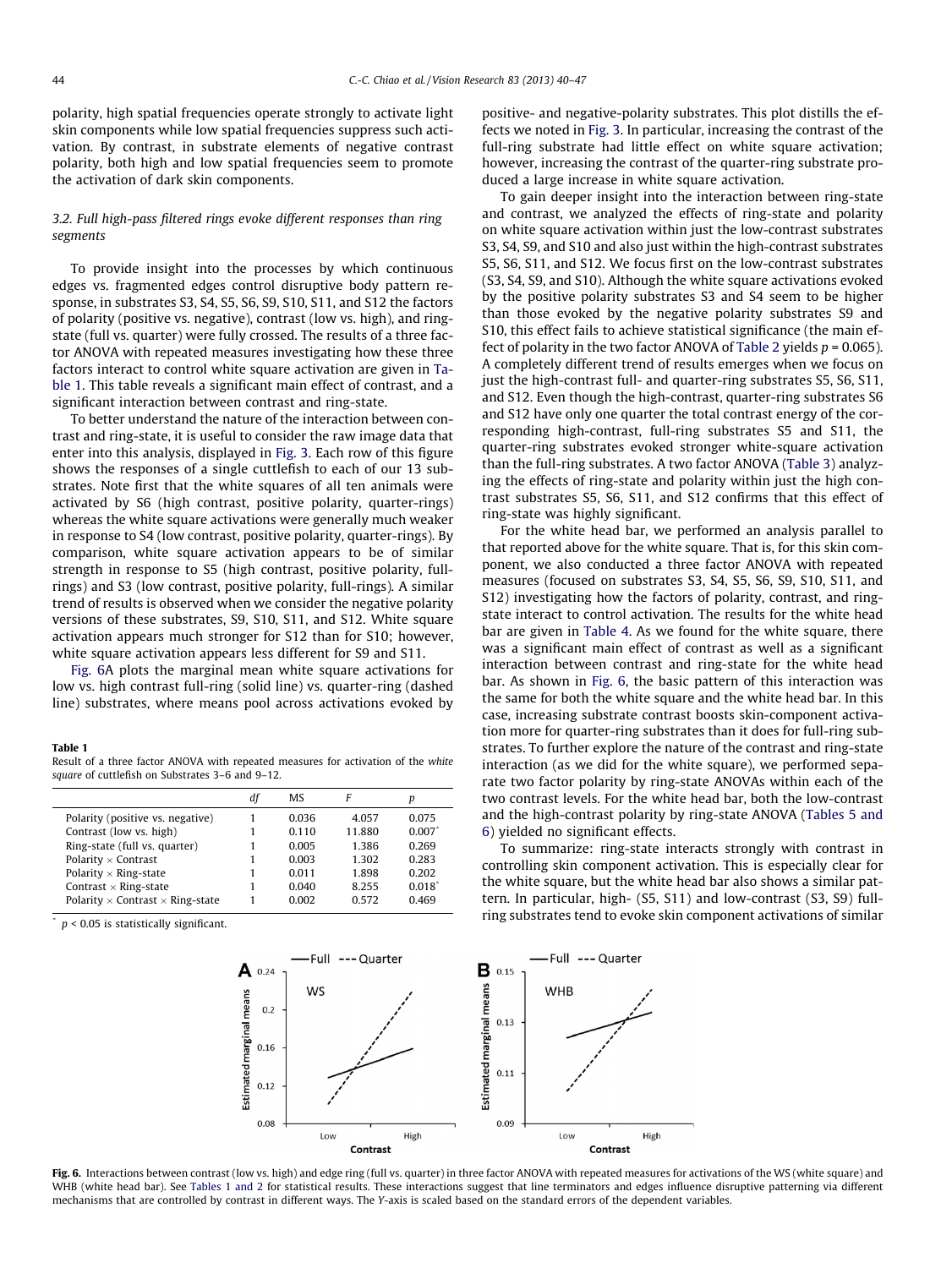#### <span id="page-5-0"></span>Table 2

Result of the two factor ANOVA with repeated measures for activation of the white square of cuttlefish on Substrates 3–4 and 9–10 (low contrast).

|                                  | df | <b>MS</b> |         | D     |
|----------------------------------|----|-----------|---------|-------|
| Polarity (positive vs. negative) |    | 0.031     | 4.418   | 0.065 |
| Ring-state (full vs. quarter)    |    | 0.008     | 1 1 3 0 | 0.315 |
| Polarity $\times$ Ring-state     |    | 0.012     | 2337    | 0.161 |

#### Table 3

Result of the two factor ANOVA with repeated measures for activation of the white square of cuttlefish on Substrates 5–6 and 11–12 (high contrast).

|                                  | di | MS    |        |                      |
|----------------------------------|----|-------|--------|----------------------|
| Polarity (positive vs. negative) |    | 0.009 | 1.930  | 0.198                |
| Ring-state (full vs. quarter)    |    | 0.037 | 26.185 | $0.001$ <sup>*</sup> |
| Polarity $\times$ Ring-state     |    | 0.002 | 0.373  | 0.556                |

 $p$  < 0.05 is statistically significant.

#### Table 4

Result of a three factor ANOVA with repeated measures for activation of the white head bar of cuttlefish on Substrates 3–6 and 9–12.

|                                                | df | <b>MS</b> | F       | D           |
|------------------------------------------------|----|-----------|---------|-------------|
| Polarity (positive vs. negative)               |    | 0.006     | 1 1 2 2 | 0.317       |
| Contrast (low vs. high)                        |    | 0.012     | 7.896   | $0.020^{*}$ |
| Ring (full vs. quarter)                        |    | 0.001     | 0.274   | 0.613       |
| Polarity $\times$ Contrast                     | 1  | 0.001     | 3355    | 0.100       |
| Polarity $\times$ Ring-state                   | 1  | 0.001     | 0.499   | 0.498       |
| Contrast $\times$ Ring-state                   |    | 0.005     | 8.157   | 0.019"      |
| Polarity $\times$ Contrast $\times$ Ring-state |    | 0.001     | 0.918   | 0.363       |

 $*$   $p < 0.05$  is statistically significant.

#### Table 5

Result of the two factor ANOVA with repeated measures for activation of the white head bar of cuttlefish on Substrates 3–4 and 9–10 (low contrast).

|                                  | df | M <sub>S</sub> |       | D     |
|----------------------------------|----|----------------|-------|-------|
| Polarity (positive vs. negative) |    | 0.001          | 0.305 | 0.594 |
| Ring-state (full vs. quarter)    |    | 0.004          | 2.175 | 0.174 |
| Polarity $\times$ Ring-state     |    | 0.002          | 1.918 | 0.199 |

### Table 6

Result of the two factor ANOVA with repeated measures for activation of the white head bar of cuttlefish on Substrates 5–6 and 11–12 (high contrast).

|                                  | di | MS    |       |       |
|----------------------------------|----|-------|-------|-------|
| Polarity (positive vs. negative) |    | 0.006 | 2.450 | 0.152 |
| Ring-state (full vs. quarter)    |    | 0.001 | 1.006 | 0.342 |
| Polarity $\times$ Ring-state     |    | 0.000 | 0.011 | 0.919 |

strength; by stark comparison, low-contrast quarter-ring substrates (S4, S10) tend to evoke activations that are lower than those evoked by the full-ring substrates (both low and high contrast) whereas high-contrast quarter-ring substrates (S6, S12) tend to evoke activations that are substantially higher than those evoked by the full-ring substrates despite the fact that the high-contrast quarter-ring substrates have only a quarter of the contrast energy present in the high-contrast full-ring substrates.

## 4. Discussion

These experiments afford several new insights into how disruptive body patterns in cuttlefish are controlled by various image features and statistics of the visual background. Although the substrates used in the current study evoked only weak disruptive body patterns (meaning that only 3 or 4 of the possible 11 components were expressed), the importance of edges and edge segments was evident. Disruptive coloration relies partly on false edges that break up the body outline ([Cott, 1940; Stevens & Merilaita, 2009\)](#page-7-0), and in cluttered visual environments where such body patterns appear effective, edge segments are abundant and may provide salient visual cues for evoking disruptive body patterns.

# 4.1. Termination points in quarter-ring substrates (i.e. line terminators) are important cues for driving disruptive pattern responses

Previous studies have shown that substrate contrast is important in evoking disruptive body patterns in cuttlefish ([Barbosa](#page-7-0) [et al., 2008; Chiao & Hanlon, 2001a; Chiao, Chubb, & Hanlon,](#page-7-0) [2007; Zylinski, Osorio, & Shohet, 2009a\)](#page-7-0). The present study suggests further that continuous edges (of the sorts present in substrates S3, S5, S9, and S11) and line terminators (of the sorts present in substrates S4, S6, S10, and S12) influence disruptive body pattern expression via different mechanisms. The most obvious indication of this is that even though the high-contrast, quarter-ring substrates (S6 and S12) contain only 1/4th the contrast energy of the high-contrast full-ring substrates (S5 and S11), the high-contrast quarter-ring substrates nonetheless produced substantially higher white square component activation than did the high-contrast full-ring substrates (S5 vs. S6,  $t = 2.478$ ,  $df = 9$ ,  $p = 0.035$ , two-tailed; S11 vs. S12,  $t = 2.535$ ,  $df = 9$ ,  $p = 0.032$ , twotailed). We conclude that cuttlefish are highly responsive to some features in the quarter-ring substrates that are absent from the full-ring substrates. The most likely candidate features are the end-points of the quarter-ring segments.

Why might one expect the end-points of the quarter-ring segments to be especially effective in driving disruptive body pattern expression? One reason is that these end-points have important statistical properties not present in the full-ring substrates. An image region that cannot be well-approximated by some pattern of straight, parallel grayscale striations is called ''intrinsically twodimensional.'' Although any small segment of one of the rings in a full-ring substrate is quite low in intrinsic two-dimensionality (since such a segment can, in fact, be well-approximated by a pattern of striations), the end-points of the segments present in the quarter-ring substrates have very high intrinsic two-dimensionality (since they cannot be well-approximated by patches of straight, parallel, gray-scale striations). Points of high intrinsic two-dimensionality are likely to be useful for identifying and localizing targets in a cluttered scene as well as for unambiguously identifying the direction of movement of a target. It has been proposed that flying insects that face the challenge of intercepting flying targets in cluttered environments are highly sensitive to points of high intrinsic two-dimensionality in the visual input [\(Nordström & O'Carroll,](#page-7-0) [2009](#page-7-0)). It has also been proposed that human vision is pre-attentively sensitive to intrinsically two-dimensional image features ([Barth, Zetzsche, & Rentschler, 1998\)](#page-7-0).

There are good reasons to suppose that the end-points in the quarter-ring substrates activate a population of visual neurons other than those activated by the continuous edges in the full-ring substrates. The continuous rings present in both the full- and quarter-ring substrates will drive simple and complex cells (assuming neurons of these sorts are present in cuttlefish); however, only the quarter-ring substrates (S6 and S12) will effectively drive hypercomplex (end-stopped) neurons ([DeAngelis, Freeman, & Ohzawa,](#page-7-0) [1994; Gilbert, 1977; Hubel & Wiesel, 1968; Kato, Bishop, & Orban,](#page-7-0) [1978; Orban, Kato, & Bishop, 1979a, 1979b; Yamane, Maske, &](#page-7-0) [Bishop, 1985](#page-7-0)). Hypercomplex neurons are selective not merely for bars of a particular orientation and spatial frequency but also require the bars to be truncated; they do not respond to continuous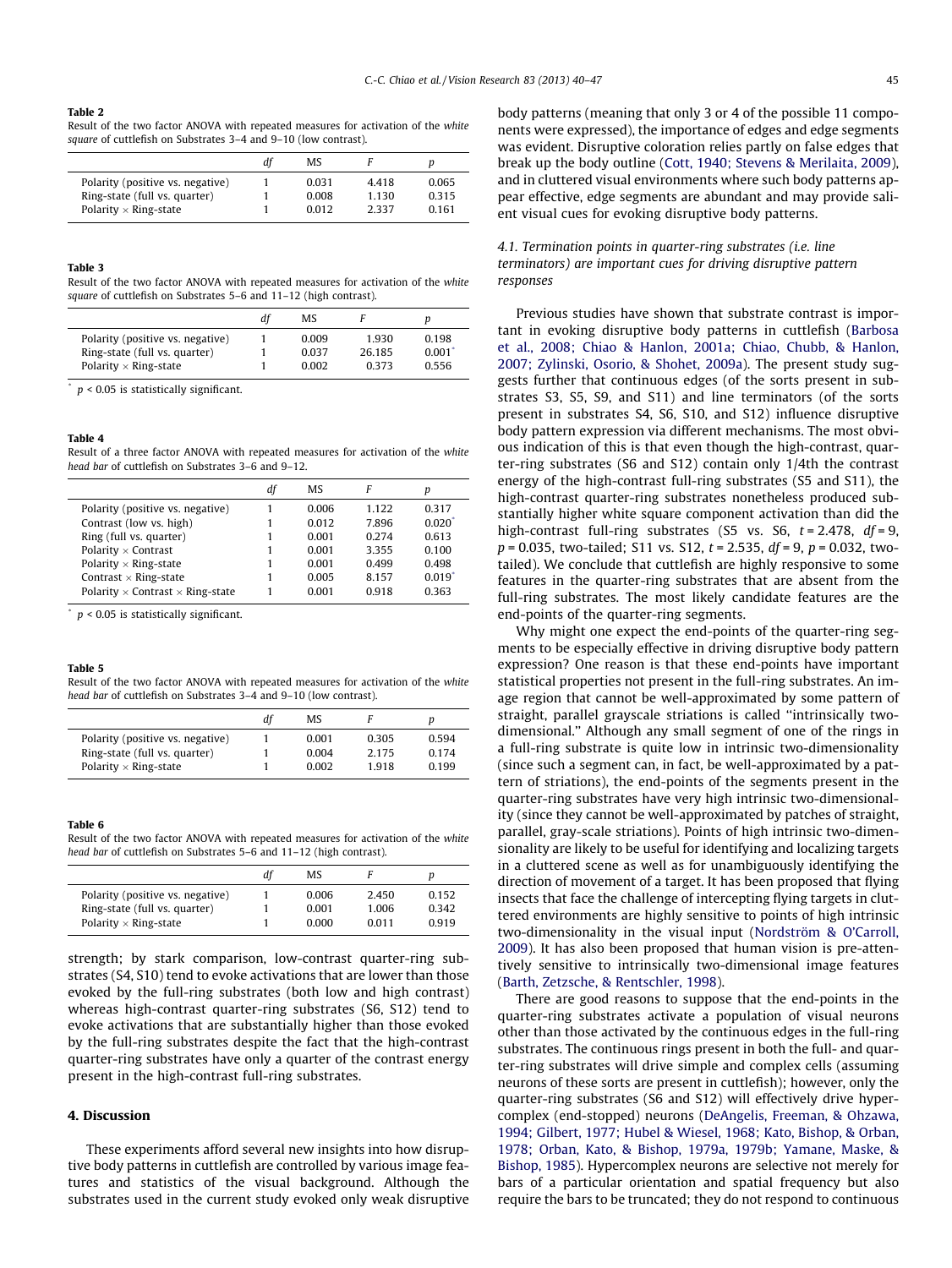elongated patterns.We therefore speculate that the activation of the white square and the white head bar evoked so much more effectively by the quarter-ring than the full-ring substrates, is mediated by neurons sensitive specifically to the end-points of the quarterrings. These neurons may be hypercomplex cells. Alternatively, they may be selective not specifically for truncated bar patterns (as one would expect of hypercomplex cells) but for some other image statistic such as intrinsic two-dimensionality. A recent study showing that cuttlefish responded to fragmented circles and scattered circle fragments differently ([Zylinski, Darmaillacq, &](#page-7-0) [Shashar, 2012\)](#page-7-0) suggests that cuttlefish responses to fragments may also depend on the orientation of neighboring objects.

The current results suggest that the neurons selectively activated by ring-segment end-points are much more sensitive to variations in contrast than the neurons activated by the full-ring. As shown clearly in [Fig. 6,](#page-4-0) for each of the white square and the white head bar, skin component activation differs only slightly between the low- vs. high-contrast full-ring substrates (pooling over positive and negative polarities); by comparison, activation (in both of these skin components) is dramatically higher on the high-contrast vs. the low-contrast quarter-ring substrate.

It is also possible that cuttlefish are sensitive not only to the endpoints of the quarter-ring segments, but also to the overall contrast of the substrate. The finding that S4 (the lowest in contrast energy among S3, S4, S5, and S6) evoked much weaker disruptive component activations than did S3, S5, and S6 [\(Fig. 3](#page-2-0)B and C) could be due to a nonlinear process in which substrates with energy less than some threshold are equivalent to uniform gray in terms of their influence on skin component activations. Perhaps the cuttlefish does some global computation of contrast energy, and if this net energy is less than some threshold, it automatically suppresses its response, irrespective of the properties of these substrates. However, this explanation cannot fully account for the finding that the high-contrast quarter-ring substrate produced higher activation than did the high-contrast full-ring substrate.

### 4.2. The failure of the Fourier amplitude principle: implications

Many perceptual processes obey the Fourier amplitude principle, which proposes that the salience of a stimulus and hence its effectiveness in controlling behavior is a non-decreasing function of the amplitude in the stimulus of any given Fourier component. This principle has been invoked in standard theories to explain (1) the detection and appearance for human observers of very low contrast patterns [\(Blakemore & Campbell, 1969; Campbell &](#page-7-0) [Robson, 1968; Robson, 1966](#page-7-0)), and (2) motion perception [\(Chubb](#page-7-0) [& Sperling, 1988; Watson, Ahumada, & Farrell, 1986\)](#page-7-0).

In particular, [Julesz \(1962, 1975\)](#page-7-0) famously conjectured that two visual textures will be preattentively discriminable only if they have different Fourier amplitude spectra. Although counterexamples to this conjecture were eventually discovered (e.g., [Diaconis](#page-7-0) [& Freedman, 1981; Julesz, Gilbert, & Victor, 1978\)](#page-7-0), the amplitude spectrum principle proved remarkably successful in accounting for most instances of preattentive texture segregation ([Bergen &](#page-7-0) [Adelson, 1988; Sutter, Beck, & Graham, 1989\)](#page-7-0).

Given, especially, its effectiveness in handling most cases of human preattentive texture segregation, one might wonder whether the Fourier amplitude principle holds for the processes by which visual substrates control skin component activation in cuttlefish. That this might be true is suggested by the observation that high-contrast substrates (i.e., substrates in which the amplitudes of Fourier components are predominantly high) tend to evoke pattern responses in which skin components are more strongly activated than do low contrast substrates ([Barbosa et al., 2008](#page-7-0)).

Note, however, that if the Fourier amplitude principle holds for the processes through which skin component activations are controlled by the substrate, then lowering the amplitude of any given Fourier component in a substrate can never increase the strength with which any given disruptive skin component is activated. Under this principle, S1 should always produce activation at least as strong as either S2 or S3. However, we found that the overall disruptiveness and the white head bar were significantly more strongly activated on S3 than on S1 despite the fact that S3 is a high-pass filtered version of S1 (i.e., S3 is identical to S1 except that the amplitudes of many low spatial frequency Fourier components in S3 have been strongly attenuated).

This finding rules out a class of rudimentary models of disruptive pattern responding. Specifically, we must reject any model proposing that the activation of a given skin component is controlled by a weighted sum of the responses of visual neurons, each of which produces a response whose magnitude is a non-decreasing function of the amplitude of any given Fourier component in the visual input.

It is not, however, difficult to imagine simple modifications to models of this sort that could account for the current results. For example, if the visual neurons controlling skin component activation are subject to divisive normalization (review in [Carandini](#page-7-0) [and Heeger, 2011\)](#page-7-0), then the response strength of any given visual neuron controlling skin component activation is likely to depend on the relative amplitudes of different Fourier components. In this case, if a skin component such as the white head bar is more sensitive to high than to low spatial frequencies in the substrate, its activation may well increase as the ratio of high-to-low spatial frequency energy in the substrate is increased. This is precisely what occurs in substrate S3 vs. S1: the ratio of high spatial frequency to low spatial frequency energy is much higher in S3 than it is in S1.

It should be noted that [Zylinski, Osorio, and Shohet \(2009b\)](#page-7-0) did not observe a significant difference between the patterning responses on S1 and S3, nor did they observe a significant difference between the responses on S5 and S6. Although we do not know the exact cause of the discrepancy between their results and ours, different quantification methods (manual grading with principal component analysis vs. objective assessment of individual component activation) may lead to slightly different results. More importantly, they tested fewer animals; their study therefore had less statistical power to observe the effects we have documented here.

In any case, the present study provides new perspectives on the visual processing of edge information in controlling camouflage body patterning in cuttlefish. Specifically, we suggest that endstopped neurons may be involved in detecting lines and corners, which are distinctly different from the continuous edges, and visual neurons that control skin component activation could use divisive normalization to assess various features of objects in the scene.

### 5. Conclusion

The current experiments have revealed a number of ways in which the features of visual edges in the substrate act to control the body pattern deployed by cuttlefish. First, the patterning response is quite sensitive to the contrast polarity of the substrate; that is, the skin components activated by the substrate comprising black disks on a gray background tend to be dark, whereas those activated by white disks on a gray background tend to be light. Although this sounds like a naturally expected result, it has not been suggested or reported in the past.

Second, high-pass filtering a substrate comprising white disks on a gray background (S1) yields a substrate (S3) with heightened power to activate the white square. This result rules out models in which skin component activation is a non-decreasing function of the amplitude of any given Fourier component. An alternative